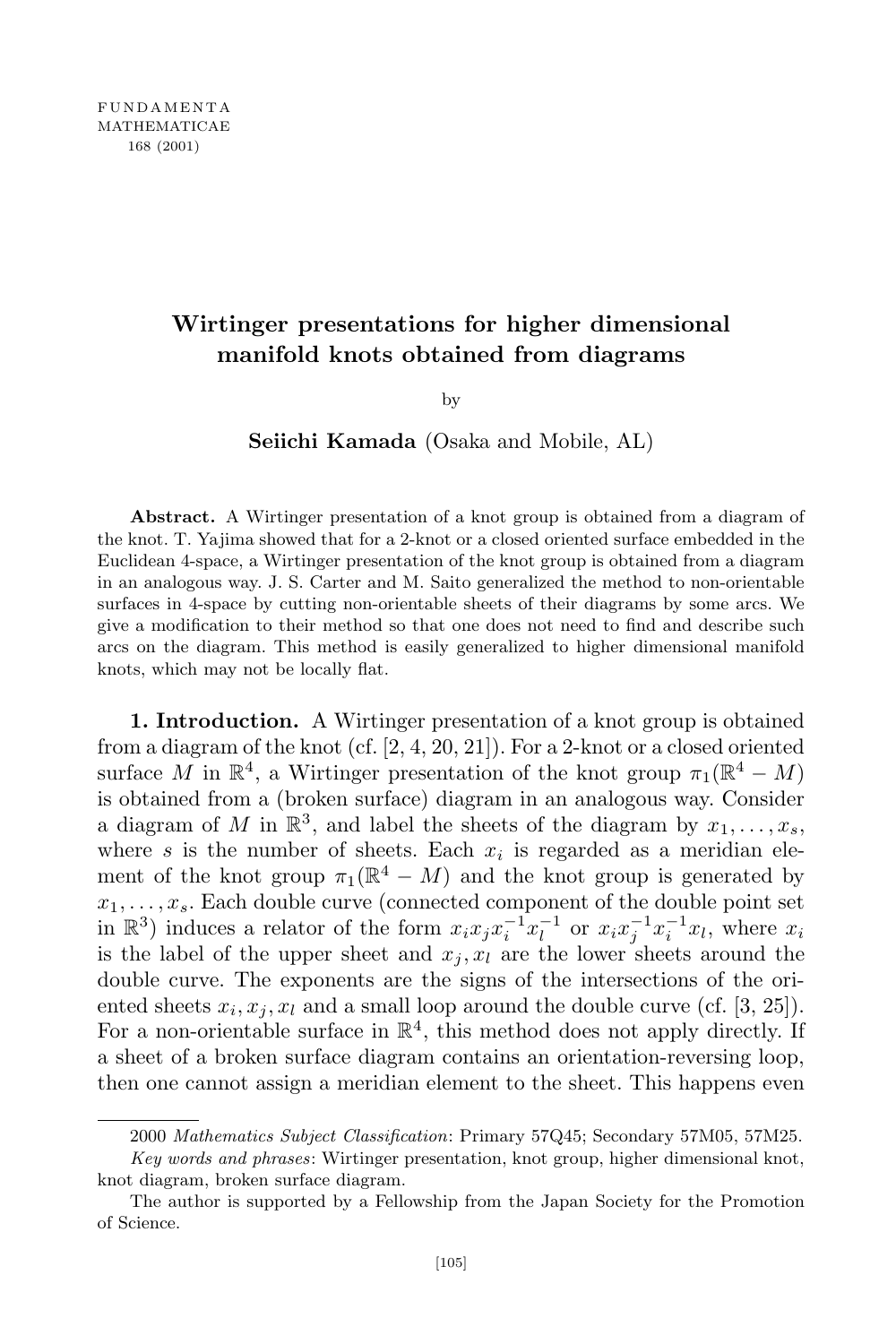in diagrams with simple configurations as in Figure 1 (the diagrams present a standard projective plane and a standard Klein bottle in  $\mathbb{R}^4$ ). The first diagram has a single sheet which is a Möbius band. The second has two sheets; one is a disk and the other is a punctured Klein bottle. To avoid such a bad situation, J. S. Carter and M. Saito divided the non-orientable sheets into orientable pieces by some arcs satisfying a certain condition (see [3]). One has to find such arcs and describe them on the diagram. This process is a little bothersome when the configuration of the diagram is not simple. In this paper we give an alternative method to divide the non-orientable sheets, which is quite elementary. In fact, the diagram itself gives the information on the division, and the argument is valid in higher dimensional cases. Moreover our argument does not require a surface in  $\mathbb{R}^4$ , or higher dimensional manifold knot, to be locally flat. We work in the PL (or smooth) category.



Fig. 1

A method to obtain a Wirtinger presentation for PL and locally flatly (or smoothly) embedded surfaces in  $\mathbb{R}^4$  using diagrams was given by T. Yajima [25] (based on an idea of [16]) and a clear exposition (without a proof) is found in [3] including the non-orientable case. Existence of a Wirtinger presentation for such surfaces in  $\mathbb{R}^4$  had been known before using diagrams. For example, Fox's method in [5] gives such a presentation. A similar method was used in [17]. The latter method works quite well if a surface in  $\mathbb{R}^4$  is given in the motion picture form and the configuration of the surface satisfies a certain condition as on p. 134 of [5]. It is proved in [9, 12] that any (PL locally flat or smooth) surface in  $\mathbb{R}^4$  is deformable into such a form. Existence of a Wirtinger presentation for higher dimensional orientable smooth manifold knots was stated by J. Simon in [23]. His idea is to use Fox's method inductively (the details for the 2-knot case are in [24], for example). Yajima [27] proved algebraically that the Kervaire conditions [14, 15] imply existence of a Wirtinger presentation, and hence a higher dimensional orientable (smooth or PL locally flat) manifold knot group has a Wirtinger presentation if the group has a trivial second homology (there exist a lot of manifold knot groups with non-trivial second homology [1, 7, 18, 19, 23]).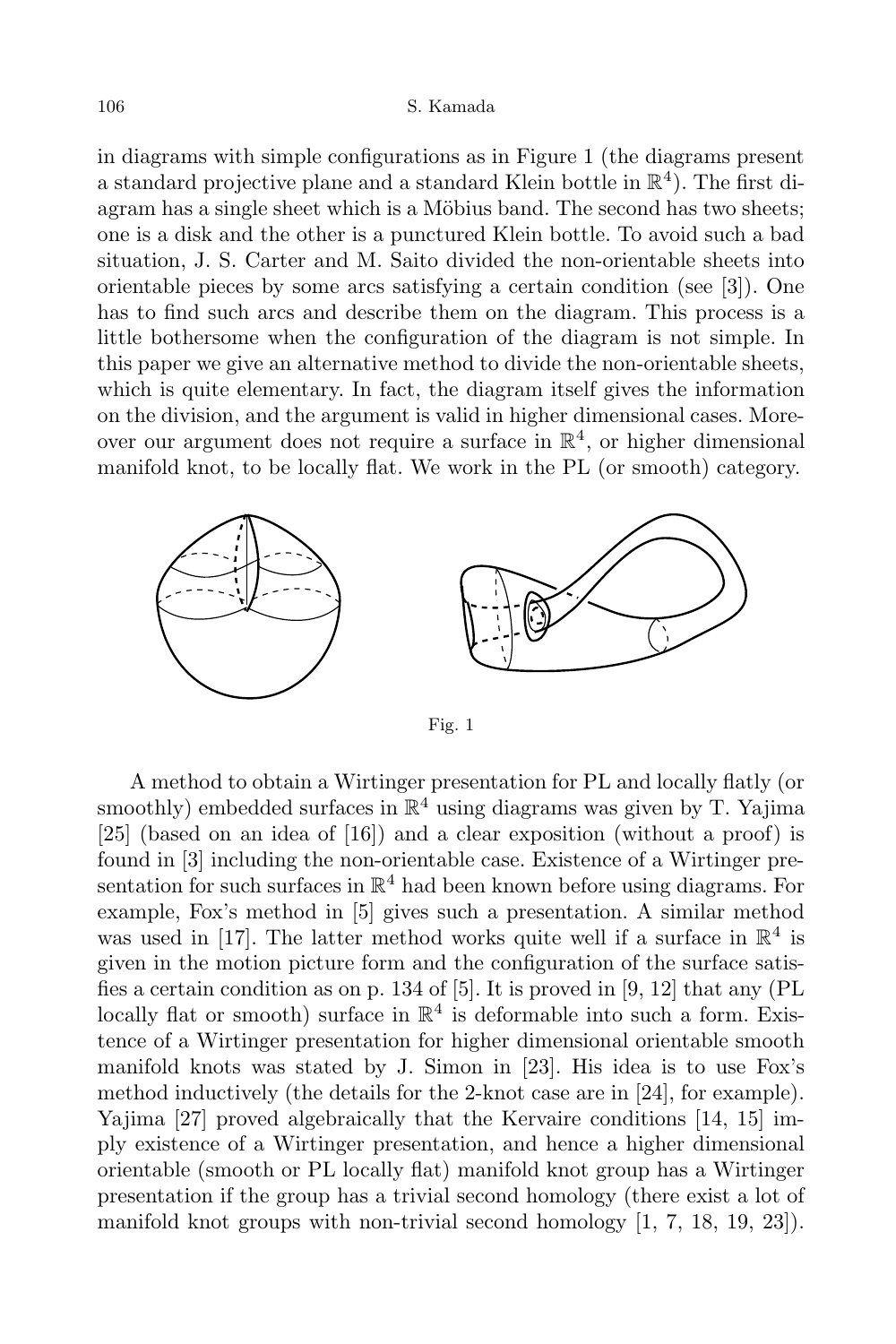For related topics on higher dimensional manifold knot groups, we refer to [6, 7, 8, 10, 11, 14, 15, 23, 26, 27].

The author thanks J. S. Carter, J. H. Przytycki, A. Kawauchi and D. Silver for valuable and fruitful conversations and comments. He also thanks the Department of Mathematics and Statistics, University of South Alabama for the hospitality during his visit.

**2. Regular sheets.** Let *M* be a closed (not necessarily connected) *n*-manifold embedded piecewise linearly (or smoothly) in  $\mathbb{R}^{n+2}$ , and let  $p: \mathbb{R}^{n+2} = \mathbb{R}^{n+1} \times \mathbb{R} \to \mathbb{R}^{n+1}$  be the projection. We suppose that *M* is in general position with respect to the projection *p*. The singularity set *∆* that is the closure of the multiple point set  $\{y \in \mathbb{R}^{n+1} \mid |p^{-1}(y) \cap M| > 1\}$  in R *<sup>n</sup>*+1 (or its preimage in *<sup>M</sup>*) is naturally regarded as an (*n−*1)-dimensional stratified complex. It is well known that the  $(n-1)$ -dimensional strata consist of transverse double points; we call them the *double point strata* and denote by *∆*<sup>1</sup> . (This is seen by a general position argument which does not require  $M$  to be locally flat, cf. [22].) Lower dimensional strata are in general complicated. For  $n = 2$ , the 0-dimensional strata consist of triple points and branch points if  $M$  is locally flat (cf. [3, 13]); if  $M$  is not locally flat, then there may be some cone points over classical knot diagrams in small 2-spheres in  $\mathbb{R}^3$ . For our purpose, classification of lower dimensional strata is not required at all since they do not contribute to the knot group.

The singularity set  $\Delta$  divides  $p(M)$  (or  $M$  in the preimage) into some pieces. Each piece (connected component of  $p(M) - \Delta$ ) is an open *n*-manifold embedded in  $\mathbb{R}^{n+1}$  consisting of regular points of  $p(M)$ , which we call an *open regular sheet*. Let  $N(\Delta)$  be a regular neighborhood of  $\Delta$  in  $\mathbb{R}^{n+1}$ . We call a component of  $cl(p(M) - N(\Delta))$  a *regular sheet*, where cl means closure. A regular sheet is a deformation retract of an open regular sheet. For example, the first (broken surface) diagram in Figure 1 has a single regular sheet which is a 2-disk. The second has two sheets; one is a 2-disk and the other is a punctured annulus.

## Lemma 1. (*Open*) *regular sheets are* 2*-sided* (*or co-orientable*)*.*

*Proof.* If *M* is orientable, each (open) regular sheet is orientable and hence it is co-orientable in  $\mathbb{R}^{n+1}$ . If *M* is non-orientable and if there is a non-orientable regular sheet  $\Sigma$ , take an orientation-reversing loop, say *c*, in the interior of the sheet  $\Sigma$ . We may assume that it is a simple loop (if  $\dim(M) > 3$ , it is obvious; if  $\dim(M) = 2$ , modify the loop if necessary). Push the loop *c* out of  $\Sigma$  in  $\mathbb{R}^{n+1}$  along the normal direction, obtaining a loop *c'*. Since *c* is an orientation-reversing loop of  $\Sigma$ , the regular neighborhood  $N(c; \mathbb{R}^{n+1})$  of *c* in  $\mathbb{R}^{n+1}$  is a twisted *I*-bundle over  $N(c; \Sigma)$  and hence we may assume that  $|c' \cap N(c; \Sigma)| = 1$ . On the other hand,  $|c' \cap p(M)| = 0$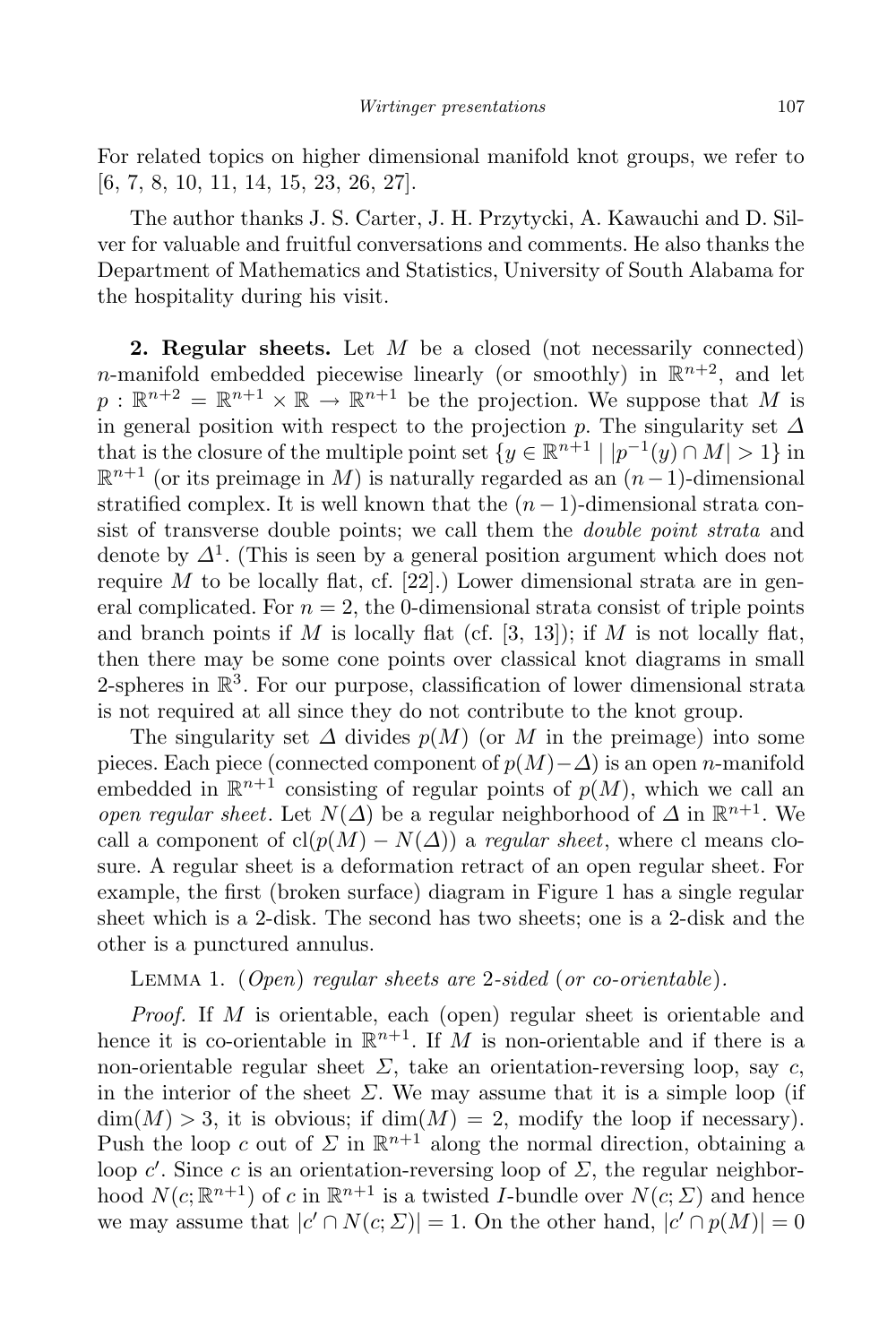mod 2, since any  $\mathbb{Z}_2$ -intersection number of cycles vanishes in  $\mathbb{R}^{n+1}$ . Hence  $c'$  has another intersection with  $p(M)$  off  $N(c; \Sigma)$ . This contradicts the fact that *c* is a loop on  $\Sigma$ .

**3. How** to get a presentation. Let *M*, *p* and  $\Delta$  be as before. By a *diagram* of *M* we mean the image  $p(M)$  equipped with over-under information at each transverse double point. The knot group  $\pi_1(\mathbb{R}^{n+2} - M)$  has the following "Wirtinger type" presentation: Let  $\Sigma_1, \ldots, \Sigma_s$  be the regular sheets of the diagram of *M*, where *s* is the number of regular sheets. By Lemma 1, they are co-orientable in  $\mathbb{R}^{n+1}$ . Fix a co-orientation of each regular sheet. Generators of the group presentation are  $x_1, \ldots, x_s$ , which are represented by meridian loops of the regular sheets with a base point *∗* in  $\mathbb{R}^{n+2}$  (explained later). Relators of the group presentation correspond to the double point strata and are of the form  $x_i x_j^{\varepsilon_1} x_k^{\varepsilon_2} x_l^{\varepsilon_3}$  and  $x_i x_k^{\varepsilon_2}$  where  $\varepsilon_1, \varepsilon_2, \varepsilon_3 \in \{1, -1\}$ . Precisely speaking, for each double point stratum, consider a small loop in  $\mathbb{R}^{n+1}$  intersecting the four regular sheets around the stratum, say  $\Sigma_i$ ,  $\Sigma_j$ ,  $\Sigma_k$ ,  $\Sigma_l$ . By changing the starting point and the orientation of the loop if necessary, we may assume that  $\Sigma_i$ ,  $\Sigma_j$ ,  $\Sigma_k$ ,  $\Sigma_l$  appear in this order along the loop,  $\Sigma_i$  and  $\Sigma_k$  are above  $\Sigma_j$  and  $\Sigma_l$ , and the loop intersects  $\Sigma_i$  in the direction of the co-orientation of  $\Sigma_i$ . Then we have two relators  $x_i x_k^{\varepsilon_2}$  and  $x_i x_j^{\varepsilon_1} x_k^{\varepsilon_2} x_l^{\varepsilon_3}$  (or equivalently  $x_i x_k^{\varepsilon_2}$  and  $x_i x_j^{\varepsilon_1} x_i^{-1} x_l^{\varepsilon_3}$ ), where  $\varepsilon_1, \varepsilon_2, \varepsilon_3$  are +1 (or -1, resp.) if the loop intersects  $\Sigma_j, \Sigma_k, \Sigma_l$  in the direction of (or in the opposite direction to, resp.) their respective coorientations.

Theorem 2. *The group presentation described above is a presentation of* the knot group  $\pi_1(\mathbb{R}^{n+2}-M)$ *. In particular, any PL* (*or smooth*) *manifold knot group has a Wirtinger type presentation.*

REMARK. Suppose that there is a relator  $x_i x_j^{\varepsilon_1} x_i^{-1} x_l^{\varepsilon_3}$  with  $\varepsilon_3 = \varepsilon_1$ in the above presentation. If one prefers that  $\varepsilon_3 = -\varepsilon_1$ , then one has to introduce a new generator, say  $x'_{l}$ , and a relator  $x'_{l}x_{l}$  to the presentation, so that the relator  $x_i x_j^{\varepsilon_1} x_i^{-1} x_l^{\varepsilon_3}$  may be replaced with  $x_i x_j^{\varepsilon_1} x_i^{-1} x_l'^{-\varepsilon_1}$ .

For a given Wirtinger type presentation, it is easy to construct a PL locally flat (or smooth) surface in  $\mathbb{R}^4$  whose knot group has that presentation (see 14.2.1 of [11]). Thus we have the following.

COROLLARY 3. For any PL (or smooth) manifold knot  $M$  in  $\mathbb{R}^{n+2}$ , there *exists a PL locally flat* (*or smooth*) *surface F in*  $\mathbb{R}^4$  *such that*  $\pi_1(\mathbb{R}^{n+2} - M)$  $\cong$   $\pi_1(\mathbb{R}^4 - F)$ .

**4. Proof** of **Theorem 2.** First we explain the elements  $x_1, \ldots, x_s$  of  $\pi_1(\mathbb{R}^{n+2} - M)$ . Let  $\Sigma = \text{cl}(p(M) - N(\Delta))$ , which is the union of regular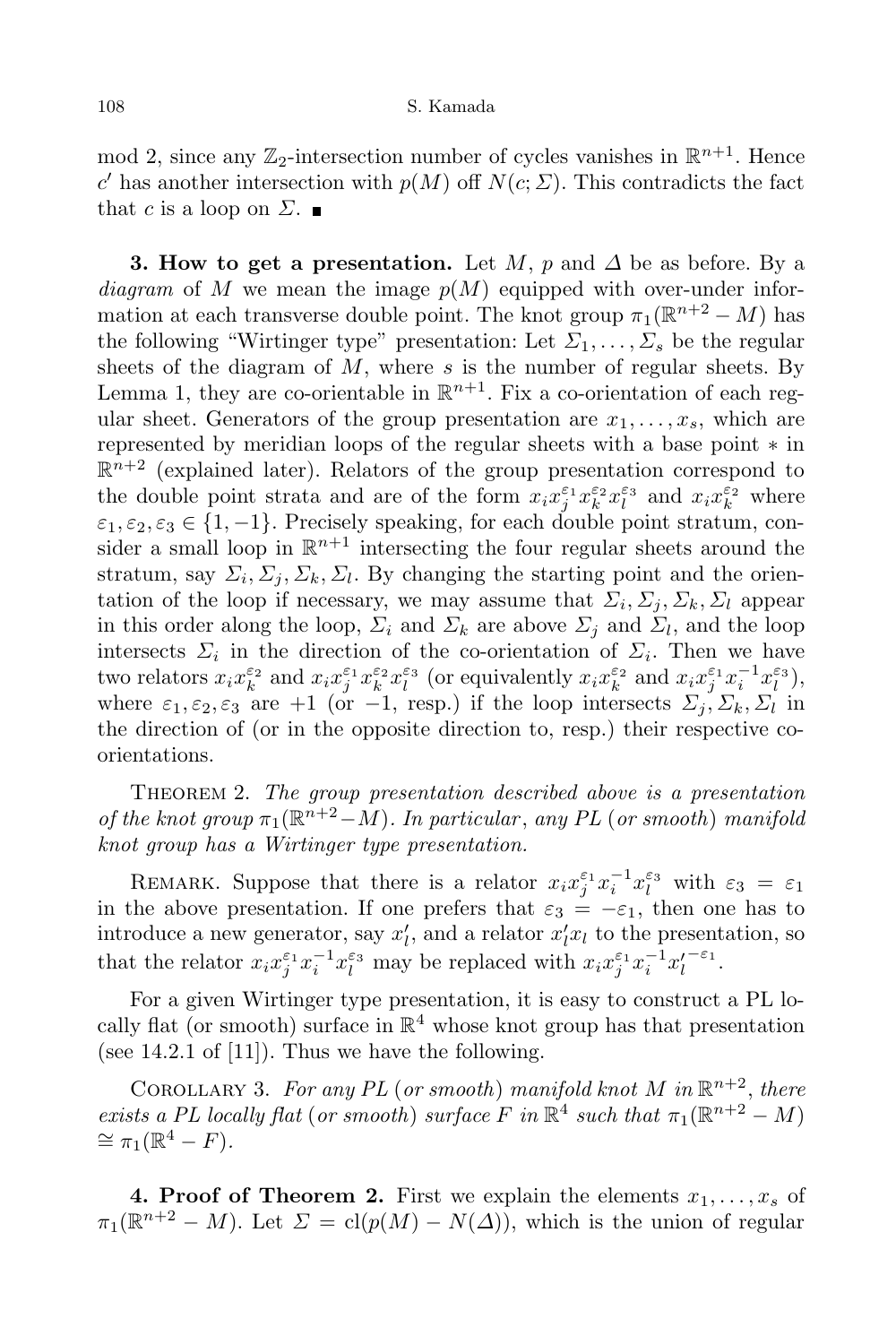sheets. We denote by  $M_+$  the part of *M* homeomorphic to  $\Sigma$  via  $p$ , and by *M<sup>−</sup>* the closure of the complementary part in *M*:

$$
M_{+} = M \cap p^{-1}(\Sigma) = M \cap p^{-1}(\text{cl}(\mathbb{R}^{n+1} - N(\Delta))),
$$
  

$$
M_{-} = M \cap p^{-1}(N(\Delta)).
$$

As is usual with knot diagrams, we assume that  $M_+$  is contained in  $\mathbb{R}^{n+1} \times$ [0, 1) ⊂  $\mathbb{R}^{n+1} \times \mathbb{R} = \mathbb{R}^{n+2}$  and  $M$ <sub>−</sub> is contained in  $\mathbb{R}^{n+1} \times (-1,0]$ . More precisely, we assume that

$$
M_{+} = (\partial \Sigma) \times [0, 1/2] \cup \Sigma \times \{1/2\},
$$
  

$$
M_{-} \cap \mathbb{R}^{n+1} \times \{0\} = (\partial \Sigma) \times \{0\}.
$$

Take a base point  $*$  in  $\mathbb{R}^{n+2} = \mathbb{R}^{n+1} \times \mathbb{R}$  whose last coordinate is sufficiently large. For each  $i \in \{1, \ldots, s\}$ , consider a small arrow  $a_i$  in  $\mathbb{R}^{n+1}$  intersecting the interior of  $\Sigma_i$  transversely in the direction of the co-orientation of  $\Sigma_i$ . Put a copy of  $a_i$  in  $\mathbb{R}^{n+1} \times \{0\}$ , which we denote by the same symbol  $a_i$ . Let  $x_i$  be an element of  $\pi_1(\mathbb{R}^{n+1} \times [0, \infty) - M_+, *)$  represented by a loop  $b_i^0 \cdot a_i \cdot b_i^1$  in  $\mathbb{R}^{n+1} \times [0, \infty) - M_+$  with base point  $*$ , where  $b_i^0$  is a straight path from  $*$  to the initial point of  $a_i$  and  $b_i^1$  is a straight path from the terminal point of *a<sup>i</sup>* to *∗*.

LEMMA 4. (1) *The element*  $x_i \in \pi_1(\mathbb{R}^{n+1} \times [0, \infty) - M_+, *)$  does not *depend on the arrow ai.*

(2) *The group*  $\pi_1(\mathbb{R}^{n+1} \times [0, \infty) - M_+, *)$  *is a free group generated by*  $x_1, \ldots, x_s$ .

*Proof.* (1) Let  $a'_i$  be another small arrow in  $\mathbb{R}^{n+1}$  intersecting the interior of  $\Sigma_i$  in the direction of the co-orientation of  $\Sigma_i$ , and let  $x_i'$  be an element of  $\pi_1(\mathbb{R}^{n+1} \times [0, \infty) - M_+, *)$  obtained by use of  $a'_i$ . Since  $\Sigma_i$  is connected, we can slide the arrow  $a'_i$  onto  $a_i$  along  $\Sigma_i$ ; then  $x'_i$  is a conjugate of  $x_i$  by an element represented by a loop in  $\mathbb{R}^{n+1} \times [0, \infty) - M_+$  which is disjoint from  $\Sigma \times [0, 1]$ . Since the loop is null-homotopic in  $\mathbb{R}^{n+1} \times [0, \infty) - M_+$ , we have  $x_i = x'_i$ .

(2) From the above argument we see that if  $s = 1$ , then  $\pi_1(\mathbb{R}^{n+1} \times$  $[0, \infty) - M_+$ ,  $*$ ) is a free group generated by  $x_1$ . We prove the assertion by induction on *s*. If  $s > 1$ , consider a regular neighborhood  $N(\Sigma_1)$  of  $\Sigma_1$  in  $\mathbb{R}^{n+1}$  and consider a cone  $V_1$  in  $\mathbb{R}^{n+1} \times [0, \infty)$  over the copy  $(\partial N(\Sigma_1)) \times$ *{*0*}* of  $\partial N(\Sigma)$  with the base point  $*$  as the cone vertex. The cone *V*<sub>1</sub> divides  $\mathbb{R}^{n+1} \times [0, \infty) - M_+$  into two pieces, say  $H_1$  and  $H_2$ , such that  $H_1 \cap H_2 = V_1$  and  $H_1$  contains the component  $M_1^{(1)}$  $1^{(1)}$  of  $M_+$  corresponding to  $\Sigma_1$ . It is not difficult to see that  $H_1$  is a deformation retract of  $\mathbb{R}^{n+1} \times [0, \infty) - M_+^{(1)}$  and  $H_2$  is a deformation retract of  $\mathbb{R}^{n+1} \times [0, \infty) (M_{+} - M_{+}^{(1)})$ . In particular, we have  $\pi_1(H_1, *) \cong \pi_1(\mathbb{R}^{n+1} \times [0, \infty) - M_{+}^{(1)}, *)$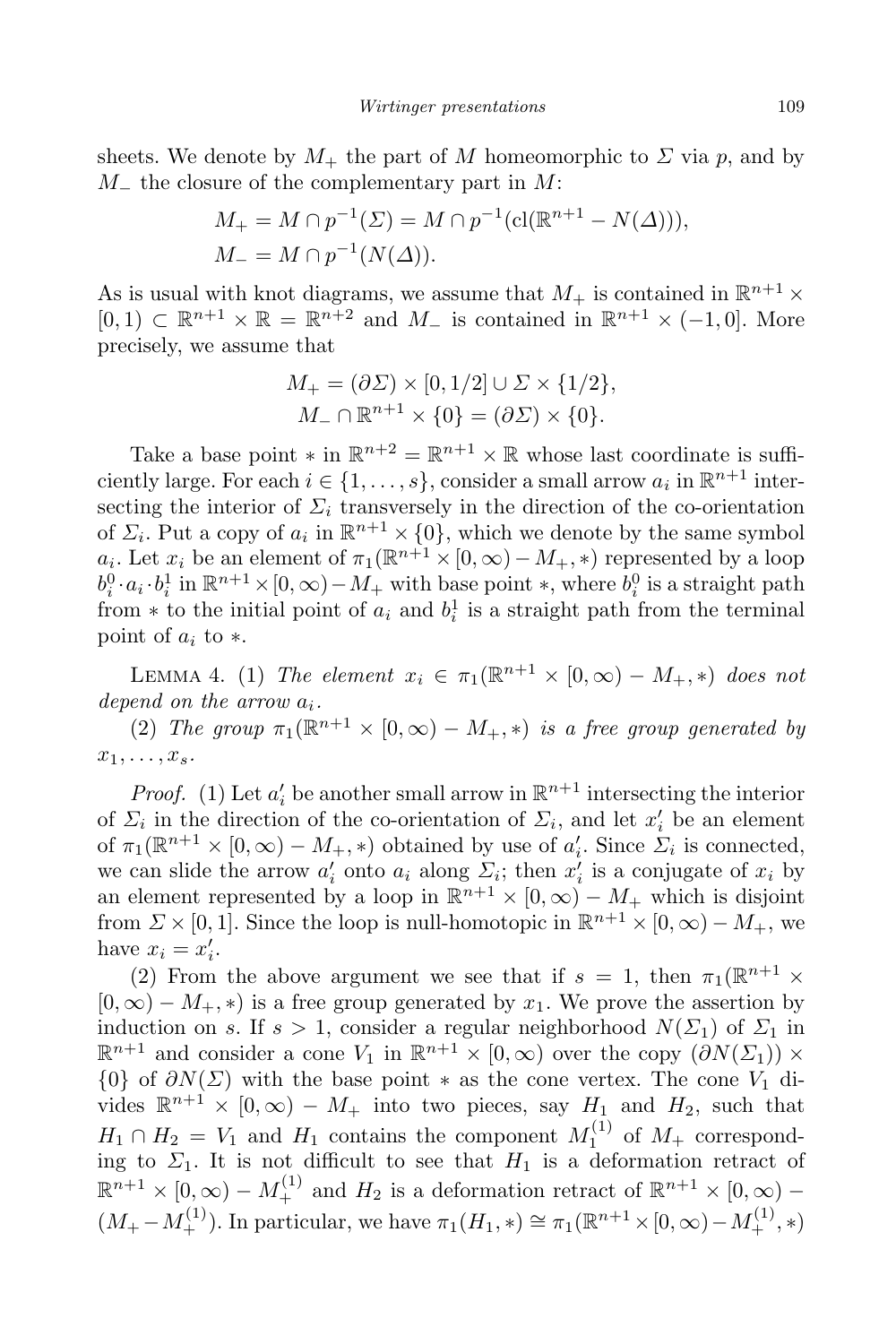## 110 S. Kamada

and  $\pi_1(H_2, *) \cong \pi_1(\mathbb{R}^{n+1} \times [0, \infty) - (M_+ - M_+^{(1)}), *)$ . By induction hypothesis, the former is a free group generated by  $x_1$  and the latter is a free group generated by  $x_2, \ldots, x_s$ . Applying the van Kampen theorem along *V*<sub>1</sub>, we see that  $\pi_1(\mathbb{R}^{n+1} \times [0, \infty) - M_+, *)$  is a free group generated by  $x_1, \ldots, x_s$ .

The images of  $x_1, \ldots, x_s$  under the inclusion-induced homomorphism  $\pi_1(\mathbb{R}^{n+1} \times [0, \infty) - M_+, *) \to \pi_1(\mathbb{R}^{n+2} - M, *)$  are denoted by the same symbols. They are the generators of the group presentation given in Theorem 2.

*Proof of Theorem 2*. Put  $\Delta = \Delta^1 \cup \Delta^2$ , where  $\Delta^1$  is the double point strata (the  $(n-1)$ -dimensional strata) and  $\Delta^2$  is the lower dimensional strata. We divide the regular neighborhood  $N(\Delta)$  as follows: Let  $N(\Delta^2)$  be a regular neighborhood of  $\Delta^2$  in  $\mathbb{R}^{n+1}$ , and put  $W_2 = \text{cl}(\mathbb{R}^{n+1} - N(\Delta^2)).$ Let  $N(\Delta^1)$  be a regular neighborhood of  $\Delta^1 \cap W_2$  in  $W_2$ , and put  $W_1 =$ cl( $\mathbb{R}^{n+1}$  *− N*( $\Delta$ <sup>2</sup>) − *N*( $\Delta$ <sup>1</sup>)). We assume that *N*( $\Delta$ ) is the union of *N*( $\Delta$ <sup>2</sup>) and  $N(\Delta^1)$ .

Let  $A_1$  and  $A_2$  be arcs in a cylinder  $D^2 \times [-1,0]$  as in Figure 2. Notice that  $N(\Delta^1)$  is a trivial  $D^2$ -bundle over  $\Delta^1 \cap W_2$ , since each component of *∆*<sup>1</sup> (a double point stratum) has a trivialization determined from the four regular sheets around it. We identify  $N(\Delta^1)$  with  $(\Delta^1 \cap W_2) \times D^2$ and  $N(\Delta^1) \times [-1,0]$  with  $(\Delta^1 \cap W_2) \times (D^2 \times [-1,0])$ . We may assume that *M*<sub>−</sub> restricted to  $N(\Delta^1) \times [-1, 0]$  is  $(\Delta^1 \cap W_2) \times (A_1 \cup A_2) \subset (\Delta^1 \cap W_1)$  $W_2$ )  $\times$  ( $D^2$   $\times$  [−1,0]). By a routine argument in knot theory using the van Kampen theorem inductively, we see that  $\pi_1((\mathbb{R}^{n+1} \times [0, \infty) - M_+)$ *<sup>∪</sup>* (*N*(*∆*<sup>1</sup> ) *×* [*−*1*,* 0] *− M−*)*, ∗*) has a group presentation as in Theorem 2.



Fig. 2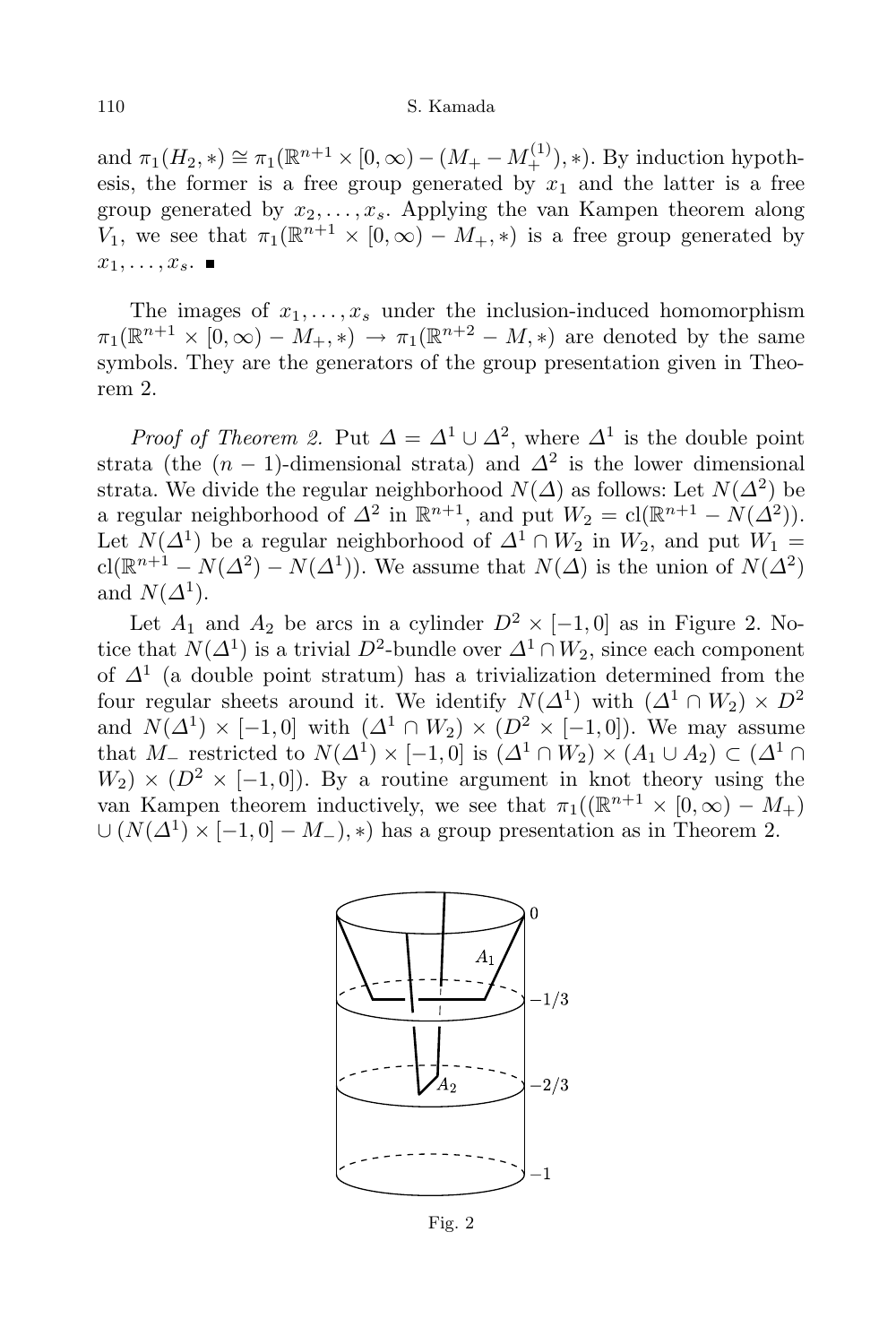Since  $\Delta^2$  has codimension more than two in  $\mathbb{R}^{n+1}$ , we have  $\pi_1(\mathbb{R}^{n+2} - M)$  $\cong \pi_1((\mathbb{R}^{n+1} \times [0, \infty) - M_+) \cup (\mathbb{R}^{n+1} \times (-\infty, 0] - M_-) - \Delta^2 \times (-\infty, 0], *)$  $\cong \pi_1((\mathbb{R}^{n+1}\times[0,\infty)-M_+) \cup (\mathbb{R}^{n+1}\times[-1,0]-M_-)-N(\Delta^2)\times[-1,0],*)$  $\cong \pi_1((\mathbb{R}^{n+1} \times [0, \infty) - M_+) \cup (N(\Delta^1) \times [-1, 0] - M_-), *).$ 

Therefore the knot group  $\pi_1(\mathbb{R}^{n+2} - M)$  has the required presentation.

## **References**

- [1] A. M. Brunner, E. J. Mayland Jr., and J. Simon, *Knot groups in S* <sup>4</sup> *with nontrivial homology*, Pacific J. Math. 103 (1982), 315–324.
- [2] G. Burde and H. Zieschang, *Knots*, de Gruyter Stud. Math. 5, de Gruyter, 1985.
- [3] J. S. Carter and M. Saito, *Knotted Surfaces and their Diagrams*, Math. Surveys Monographs 55, Amer. Math. Soc., 1998.
- [4] R. H. Crowell and R. H. Fox, *Introduction to Knot Theory*, Grad. Texts in Math. 57, Springer, New York, 1977.
- [5] R. H. Fox, *A quick trip through knot theory*, in: Topology of 3-Manifolds and Related Topics (Athens, GA, 1961), Prentice-Hall, 1962, 120–167.
- [6] F. Gonz´alez-Acuna, ˜ *A characterization of* 2*-knot groups*, Rev. Mat. Iberoamericana 10 (1994), 221–228.
- [7] C. McA. Gordon, *Homology of groups of surfaces in the* 4*-sphere*, Math. Proc. Cambridge Philos. Soc. 89 (1981), 113–117.
- [8] J. A. Hillman, 2*-Knots and Their Groups*, Austral. Math. Soc. Lect. Ser. 5, Cambridge Univ. Press, 1989.
- [9] S. Kamada, *Non-orientable surfaces in* 4*-space*, Osaka J. Math. 26 (1989), 367– 385.
- [10] —, *A characterization of groups of closed orientable surfaces in* 4*-space*, Topology 33 (1994), 113–122.
- [11] A. Kawauchi, *A Survey of Knot Theory*, Birkhäuser, Basel, 1996.
- [12] A. Kawauchi, T. Shibuya and S. Suzuki, *Descriptions on surfaces in four-space*, *I. Normal forms*, Math. Sem. Notes Kobe Univ. 10 (1982), 75–125.
- [13] —, —, —, *Descriptions on surfaces in four-space, II. Singularities and cross-sectional links*, ibid. 11 (1983), 31–69.
- [14] M. A. Kervaire, *Les nœuds de dimensions sup´erieures*, Bull. Soc. Math. France 93 (1965), 225–271.
- [15] —, *On higher dimensional knots*, in: Differential and Combinatorial Topology, Princeton Math. Ser. 27, Princeton Univ. Press, 1965, 105–119.
- [16] S. Kinoshita, *Alexander polynomials as isotopy invariants I*, Osaka Math. J. 10 (1958) 263–271.
- [17] —, *On the Alexander polynomials of* 2*-spheres in a* 4*-sphere*, Ann. of Math. 74 (1961), 518–531.
- [18] R. A. Litherland, *The second homology of the group of a knotted surface*, Quart. J. Math. Oxford 32 (1981), 425–434.
- [19] T. Maeda, *On the groups with Wirtinger presentations*, Math. Sem. Notes Kobe Univ. 5 (1977), 345–358.
- [20] K. Reidemeister, *Knotentheorie*, Ergeb. Math. Grenzgeb. 1, Springer, 1932.